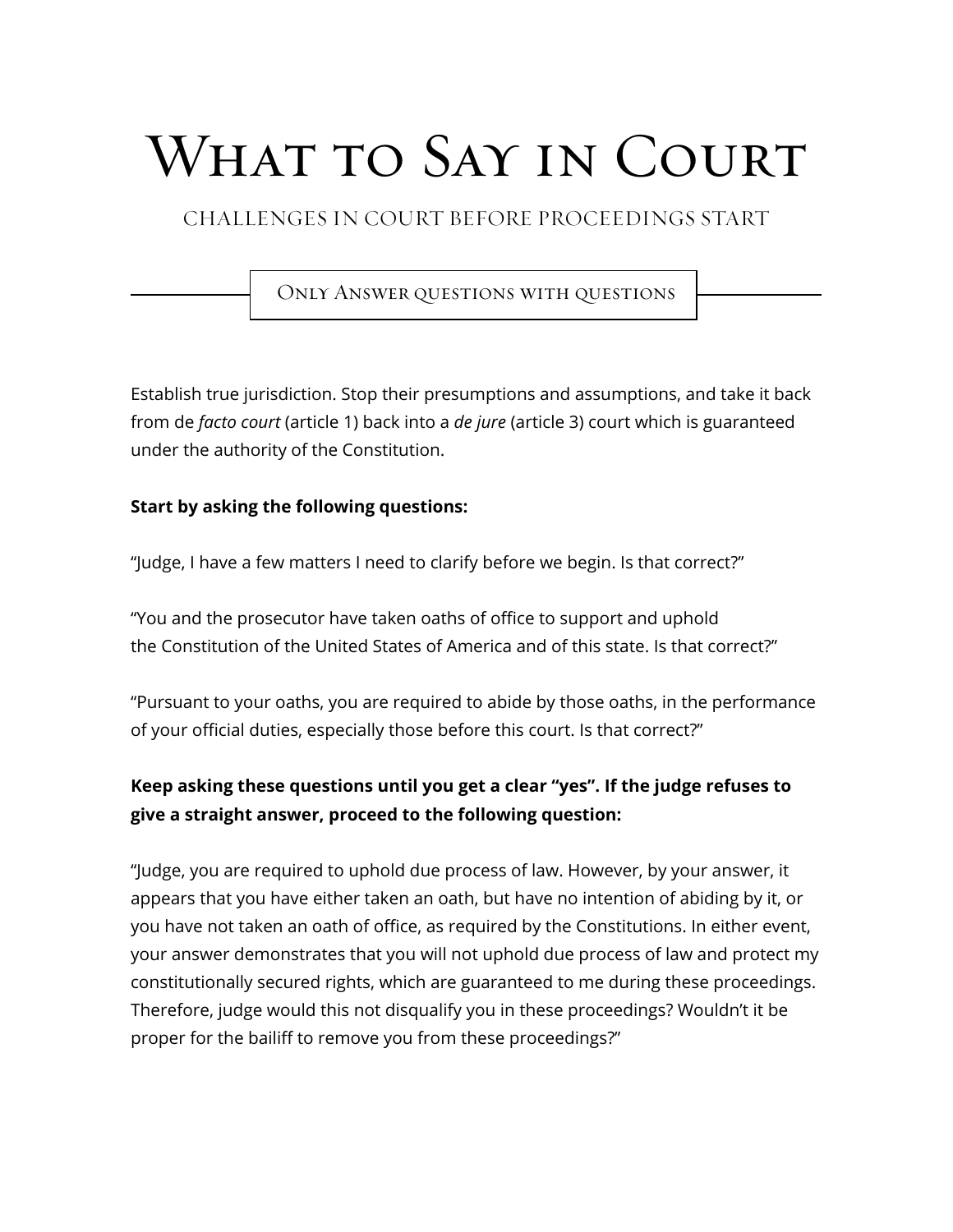### **Once the judge gives a clear "yes" answer to the previous questions, proceed with the following:**

"I appear before this court, by special appearance, as a living, breathing natural-born man or woman, on the land, with and claiming all rights guaranteed to me in the United States Constitution and State Constitutions, and with my name properly spelled only in upper- and lower-case letters. Is there any objection to what I just stated?"

#### **If you are in court because your rights were violated, state the following:**

"Judge, my rights have been unlawfully trespassed on, therefore I move to dismiss all charges and this case, with prejudice, since the charges and claims alleged against me are fraudulent and without lawful merit. Is there any objection to what I just stated?"

#### **If the judge objects to the previous, continue with the following:**

"Judge, based upon opposing counsel's objection, I move the court to require him to verify the charges and claims alleged against me as valid, in compliance with all lawful and Constitutional requirements, specific to the Bill of Rights, by means of his own sworn, notarized affidavit so attesting, under the pains and penalties of perjury under the laws of the united States of America and of this state. Is there any objection to what I just stated?"

#### DONNA / RICK: WHEN DO YOU STATE THESE?

"This court abides by all the powers of and Rights guaranteed to me as the claimant in the United States Constitution and State Constitutions, including due process of law. Is that correct?"

"I am entitled to and guaranteed a fair and impartial trial presided over by a fair, unbiased and impartial judge, in a court of record, before and decided by a well-informed jury of my peers. Is that correct?"

"Proof consists of verified and demonstrated evidence, and not opinion, especially opinion unsupported by fact, truth, law, and evidence. Is that correct?"

"Beyond a reasonable doubt" consists solely of decisions and verdicts from a well-informed jury of my peers based entirely on proof that absolutely and conclusively confirms guilt, without any reservations or questions, whatsoever, from the jury. Is that correct?"

"Opinion from any witness or prosecuting attorney unsupported and unverified by fact, truth, law, and proven evidence, is simply opinion, and opinion, as previously established, is not proof. Is that correct?"

"Since I am guaranteed a fair and impartial trial, how is that possible when you, the presiding judge, the prosecuting attorney and all the witnesses against me work for and are paid by the state which is the plaintiff in this case, and my opponent? In this situation, it is impossible for me to have a fair trial. Is that correct?" "Further, any data used against me is obtained from sources who are also paid by the state, the same plaintiff against me. At minimum, conflict of interest takes place. Is that correct?"

"Since I am presumed innocent of the charges and all aspects, presumptions, and assumptions of those charges and of this court, I have challenged the jurisdiction of this court, which jurisdiction my opponent has failed to prove, on the record. Therefore, since I am presumed innocent of all aspects of the charges and presumptions of the court, and since jurisdiction has not been proven, jurisdiction is simply a presumption of this court, of which I am presumed innocent and to which I am not subject. Therefore, I move for dismissal of all charges for lack of jurisdiction. Pursuant to the foregoing, and to numerous federal and Supreme Court rulings, this case must be dismissed, with prejudice, and I hereby move and order for dismissal of all charges and this case, with prejudice. Is there any objections?"

**If the judge were to deny this lawful position and insist that "his" court on the record, the following could be stated:**

# **has jurisdiction, without plaintiff having factually and lawfully given evidence,**

"Since the judge has stated that this court conforms to all Constitutional requirements, then, this court conforms to the Bill of Rights, Article III of the United States Constitution and to due process of law. Jurisdiction is directly related to the foregoing,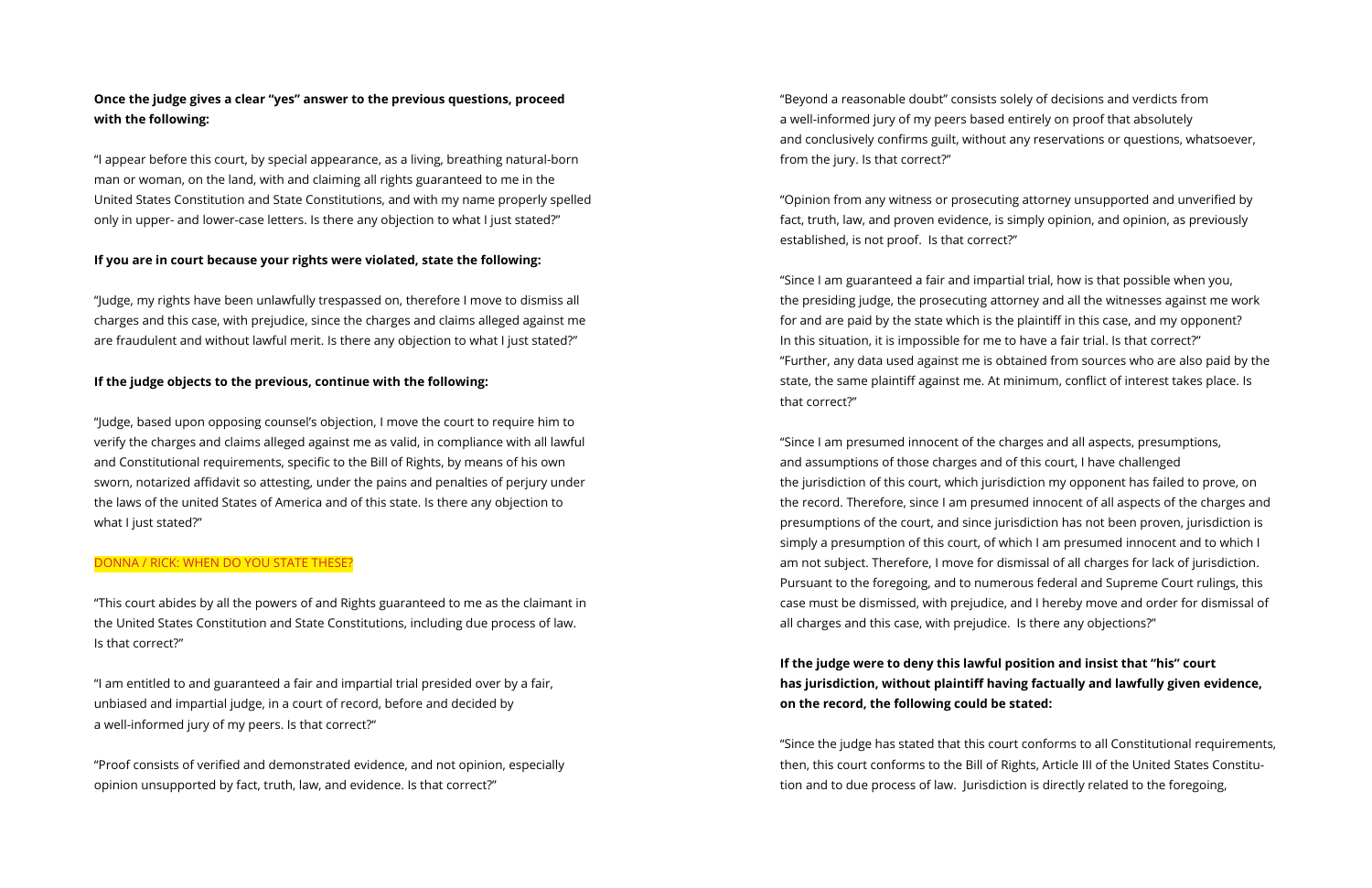is an aspect of the charges, and a presumption of this court, of which the defendant is presumed innocent and not subject; yet the court has not held plaintiff to its requirement to have evidence of this jurisdiction, on the record. Thus, this court defies Constitutional requirements, due process of law, federal and Supreme Court rulings, therefore, forfeits any "perceived jurisdiction", has no Constitutional authority to hear this case, and this case must be dismissed, with prejudice, or the presiding judge, pursuant to his oath, perjures that oath, commits insurrection and sedition against the Constitution, on the public record, and treason against the American People."

"Juries are required to take oaths to the Constitutions. Is that correct?"

"In its deliberations and in its verdict, the jury is required to abide by its oath. Is that correct?"

**NOTE: Since the jury swears an oath and is required to abide by that oath, it is obvious that a "yes" answer is required. The constitutional and lawful position here is that the jury must abide by its oath in making its verdict. If it fails to do so, then the jury perjures its oath, its actions and its verdict are unconstitutional, and the jury verdict null and void, without lawful force or effect, whatsoever. Just as a public servant is required to abide by his oath in the performance of his official duties, so is the jury. However, the people must know and demand their rights, or they have none.** 

**If the judge were to answer "no", which is highly unlikely, then, as a defendant, we would move for immediate dismissal of all charges, with prejudice, because any judge or court that permits an unconstitutional jury to perjure its oath and reach an unconstitutional verdict, pursuant to its oath, operates as an open fraud upon the people, denies and defies the constitution and the powers of and rights guaranteed therein to the American people, denies due process of law and has no lawful jurisdiction over any American Citizen, whatsoever.**

"If the jury, pursuant to its oath, makes its verdict in perjury of its oath or in opposition or contradiction to the Constitutions and the Rights guaranteed therein to American Citizens, or based in false information and fraud, that verdict is plainly unconstitutional, thus, null and void, frivolous, and without force or effect, whatsoever. Is that correct?"

**NOTE: Answer given in previous note. Further, pursuant to oaths taken, any jury verdict based, either in whole or in part, in fraud, deception, manipulation, lies or false information is null and void.**

**If the judge were to say that this is not correct, then we, as defendants, would inform him, pursuant to his oath and pursuant to his preceding "yes" answers, why his response is not only incorrect, but unconstitutional and unlawful.** 

**Further, we would inform him that he has no Constitutional authority to deny, on the record, the very Constitution to which he is bound by oath and bond, and to which the jury swore an oath.** 

**Further, he has no Constitutional authority to exceed his limited, constitutionally delegated authority, or to step outside that authority. It is obvious that the judge is not a higher authority than the Constitutions, therefore, he cannot overrule them.**

**If the judge were to insist that the jury verdict, even when based in fraud, etc., as above described, is valid, we would remind him of his first "yes" answer to statement #1, in which he is required to conduct his professional duties pursuant to his oath, as is the jury also required. We would then remind the judge of his other "yes" answers, in which he confirmed, including, but not limited to, the Constitutional duties of the court. His response is made in contradiction to his oath, as is the jury's verdict, thus, both are unlawful, unconstitutional, without force or effect, whatsoever, and not binding in a Constitutionally compliant court, which the judge stated, on the record, is the status of this court.** 

**At this point, we would move for immediate dismissal of all charges and this case, with prejudice, for, including, but not limited to, lack of jurisdiction, lack of Constitutional authority, defiance of the united states and state Constitutions, denial of due process, perjury of oath, insurrection and sedition against the Constitution, and treason against the American People, in the instant case, the defendant.**